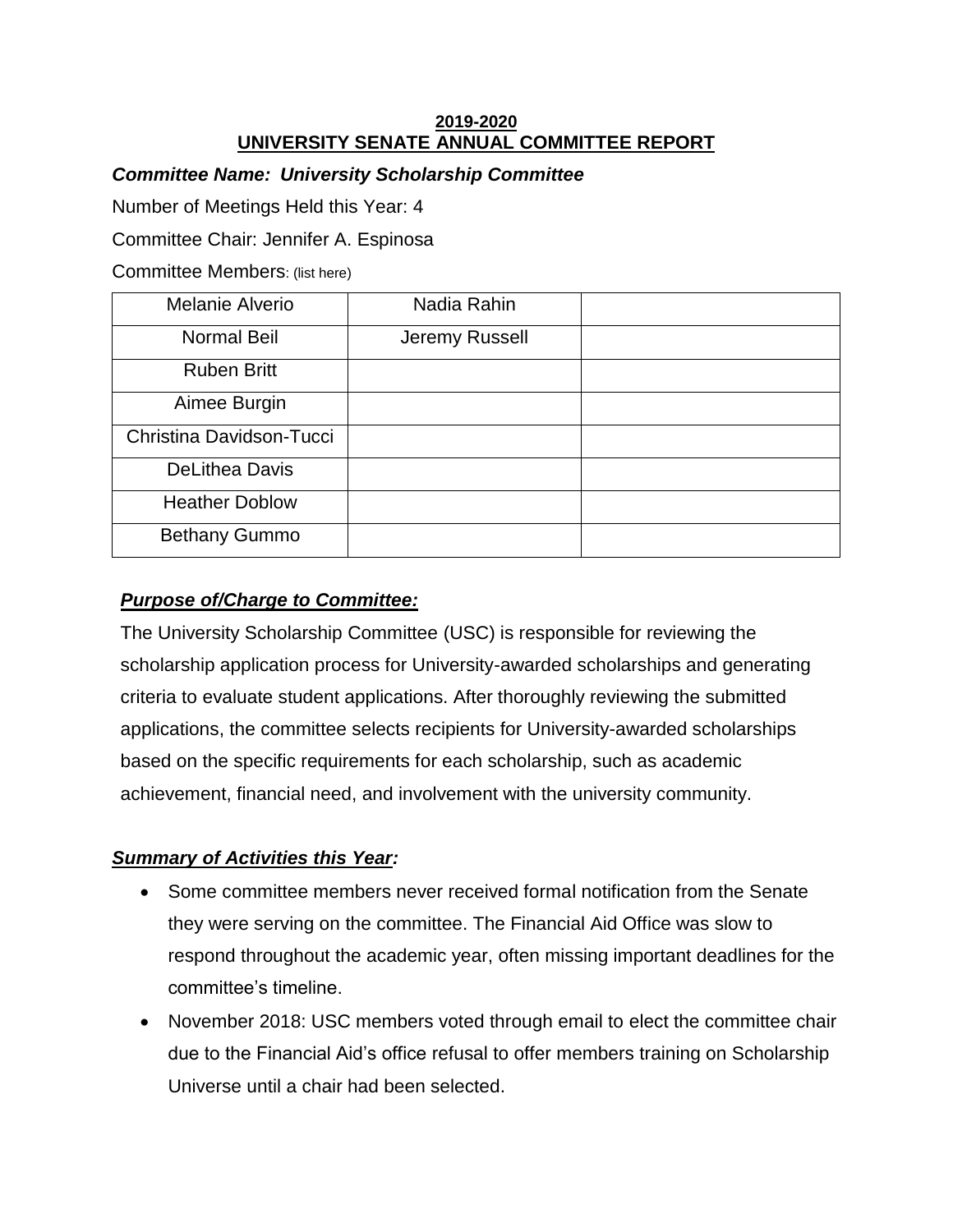- December 5<sup>th</sup>, 2019: The USC met for the first time and discussed the criteria used to evaluate student applications. Committee members were supposed to receive training in Scholarship Universe during this meeting, but Financial Aid could not attend to offer training. We collaborated on solutions to improve our grading criteria for the upcoming scholarship applications we would review.
- January 31<sup>st</sup>, 2020: USC members met with the chair for training on how to review applications in Scholarship Universe. No representative from the Financial Aid Office attended this meeting.
- February 2020 March 2020: USC members reviewed scholarship applications, and scored the application according to the criteria agreed upon at our December meeting. 100% of applications were reviewed by committee members prior to our first deliberation meeting. We only reviewed 9 total scholarships during this period. According to the Financial Aid Office, many scholarships from last year were no longer being funded and several scholarships had no applicants.
- $\bullet$  March 25<sup>th</sup>, 2020: USC members met to evaluate the applicants for each scholarship, and selected the recipients. The committee evaluated 9 scholarships (down from 91 in the 2018-19 academic year) and selected recipients for each scholarship.
- April  $4<sup>th</sup>$ , 2020: After repeated inquiries from the chair, the Financial Aid office identified 29 additional scholarships for the USC to review. No information or communication was sent to the committee. Instead members only received notifications from Scholarship Universe.
- April 6<sup>th</sup>, 2020: The chair reached out to the Financial Aid office for clarification on the emails from April  $4<sup>th</sup>$ , and was informed these were additional scholarships the USC should review.
- April  $6<sup>th</sup>$  April 21<sup>st</sup>, 2020: USC members reviewed the additional scholarship applications, despite the Financial Aid office repeatedly ignoring our pre-planned schedule and enquires in March about missing scholarships.
- April 22<sup>nd</sup>, 2020: USC members attempted to meet to evaluate the applicants for the 29 new scholarships, but the chair did not have access to the correct pools to complete this process. Instead we only had access to the pools in Scholarship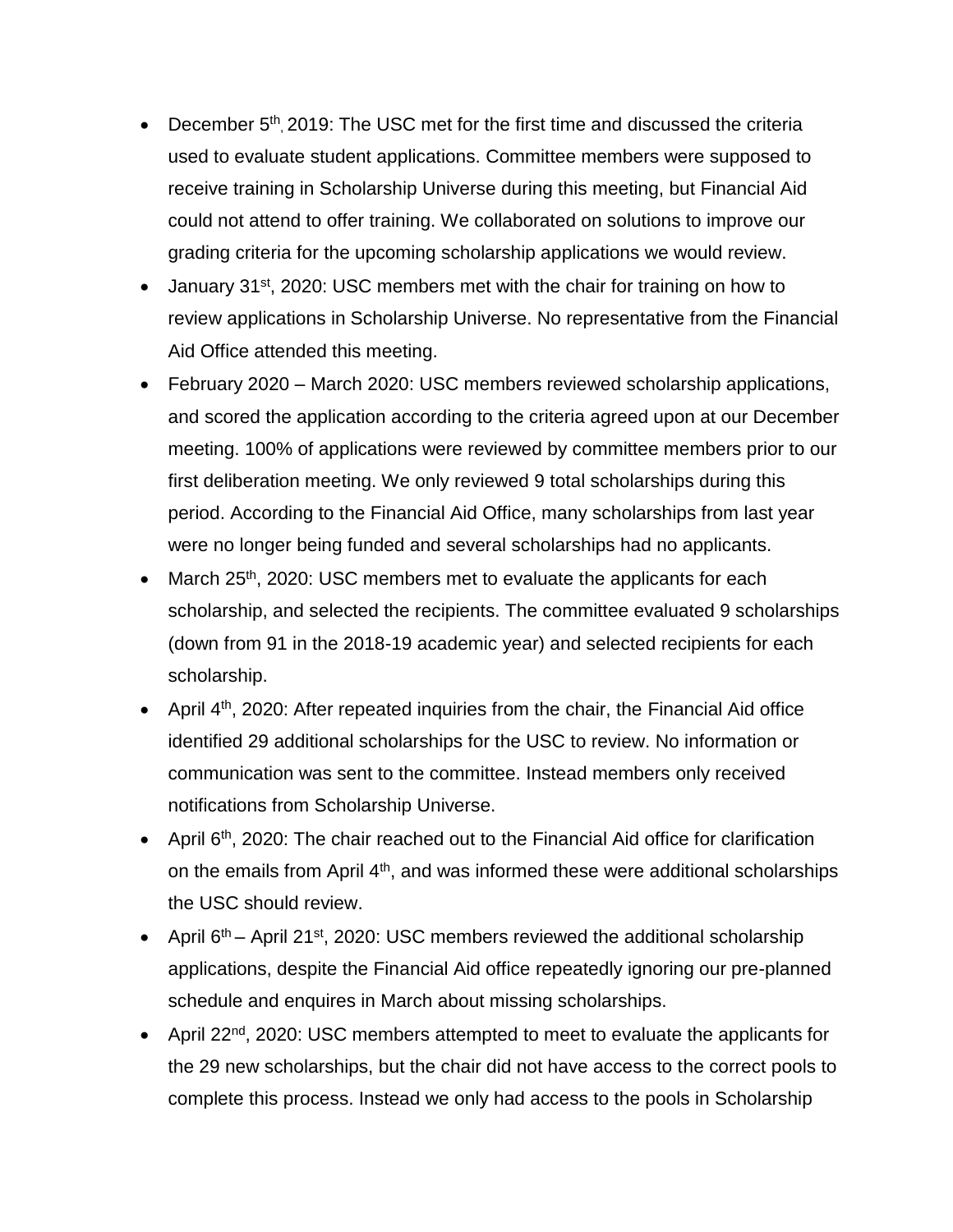Universe for the 9 previously decided scholarships and a list of 18 other scholarships, several of which were for incoming freshman or already decided by other entities. We were able to award 3 of those 18 scholarships.

• April  $24<sup>th</sup>$  – April 29<sup>th</sup>, 2020: USC members reviewed the 29 new scholarships and selected recipients for them remotely. Four scholarships did not have applicants, and one scholarship did not have any applicants meeting the donor's criteria (these scholarships are crossed off in the following list).

# *Scholarships Reviewed & Awarded:*

- 1. AAA South Jersey
- 2. AFT MLK Scholarship
- 3. AFT Retirees (FORCE)
- 4. AFT Retirees Scholarship (FORCE) Camden Campus student
- 5. Alumni Scholarship (2 Awards)
- 6. Amelia & Peter Kressler Scholarship
- 7. Charles Showers Memorial
- 8. Clifford V & Jane Gullet
- 9. Darlene S Nardine
- 10.Denofio Scholarship
- 11.Doris V Broome (5 Awards)
- 12.Dr. Bruce Caswell Scholars
- 13.Dr. Melvin Kramer Scholarship (2 Awards)
- 14.Edward and Stella Michals Memorial Scholarship
- 15.Elizabeth Callaghan and Mary Manion Memorial Scholarship
- 16.Fasulo Family Scholarship in Business
- 17.Foundation Continuing Student Scholarship
- 18.Governor's Scholarship
- 19.HV and Florence P. Lewis Scholarship
- 20.James & Agnes Shornock Scholarship
- 21.James John Shornock Jr Scholarship
- 22.James John Shornock Sr Scholarship

23.John Sooy Math Education Award

- 24.Lawrence Ward Bromall Memorial Endowed Scholarship
- 25.Mabel Spencer Warner Scholarship
- 26.Marie Ann Gemmell (continuing) Memorial Scholarship
- 27.Marion Fulginiti-Dragoni Memorial Scholarhip
- 28.Matt Hoffman Courage Scholarship
- 29.Matteo Family Scholarship (2 Awards)
- 30.Meda "Sandy" Maxwell Education Scholarship (2 Awards)
- 31.N. Jeanne Hartman Art Scholarship
- 32.Nicholas Yovnello Scholarship
- 33.Paul A Hilton Memorial Scholarship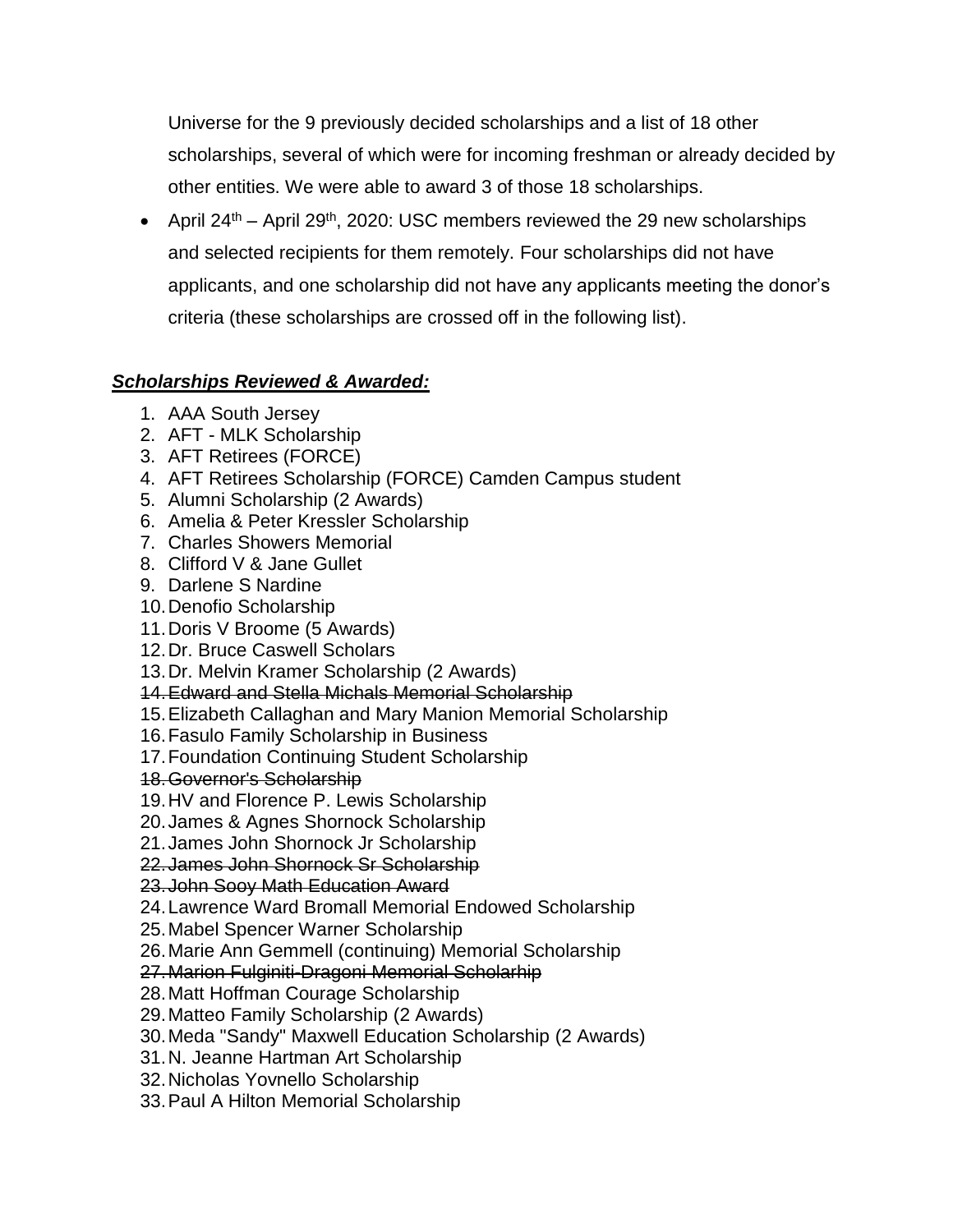- 34.Pauline Boykin Endowed Scholarship
- 35.Peter and Susan Hibbard Scholarship
- 36.Piazza Stubbs Family Scholarship
- 37.Robert A. Harris Memorial Scholarship (2 Awards)
- 38.Robert Collard Memorial Scholarship (2 Awards)
- 39.South Jersey Gas Scholarship (2 Awards)
- 40.Stanley and Betty Jane LaBruna Education Scholarship
- 41.Trymaine Lee Diversity in Media Scholarship

# **REVISITING PROGRESS ON THE COMMITTEE'S 2018-2019 RECOMMENDATIONS& SUGESSTIONS**

## **2018-2019 SUGGESTIONS:**

- 1. As the software system students use to apply for scholarships is changing in AY 2019-20, the USC has several suggestions on improvements that are needed to the elements of the student application and/or software:
	- a. The software system needs a better search function, that will allow the USC to search a student's name during our deliberation meetings to see what scholarships they have applied for. **This feature is available in Scholarship Universe.**
	- b. The student application needs to have clearer criteria on the Essay students write. In AY 2018-19, the Essay component was originally marked as "optional" in Awardspring. The USC identified this problem at our first meeting, but it is unclear how many students had already completed their applications at this point and opted not to complete the Essay.
		- i. There also needs to be a clearer definition of what the Essay on the application should look like in terms of the number of paragraphs, substance, etc.
		- ii. **Instead of listening to the committee's requests regarding the essay, the general application limited student's essays to 500 characters. No upload link was provided on the general application for students to provide more information. This was a severe limitation on the committee this year, as we were very**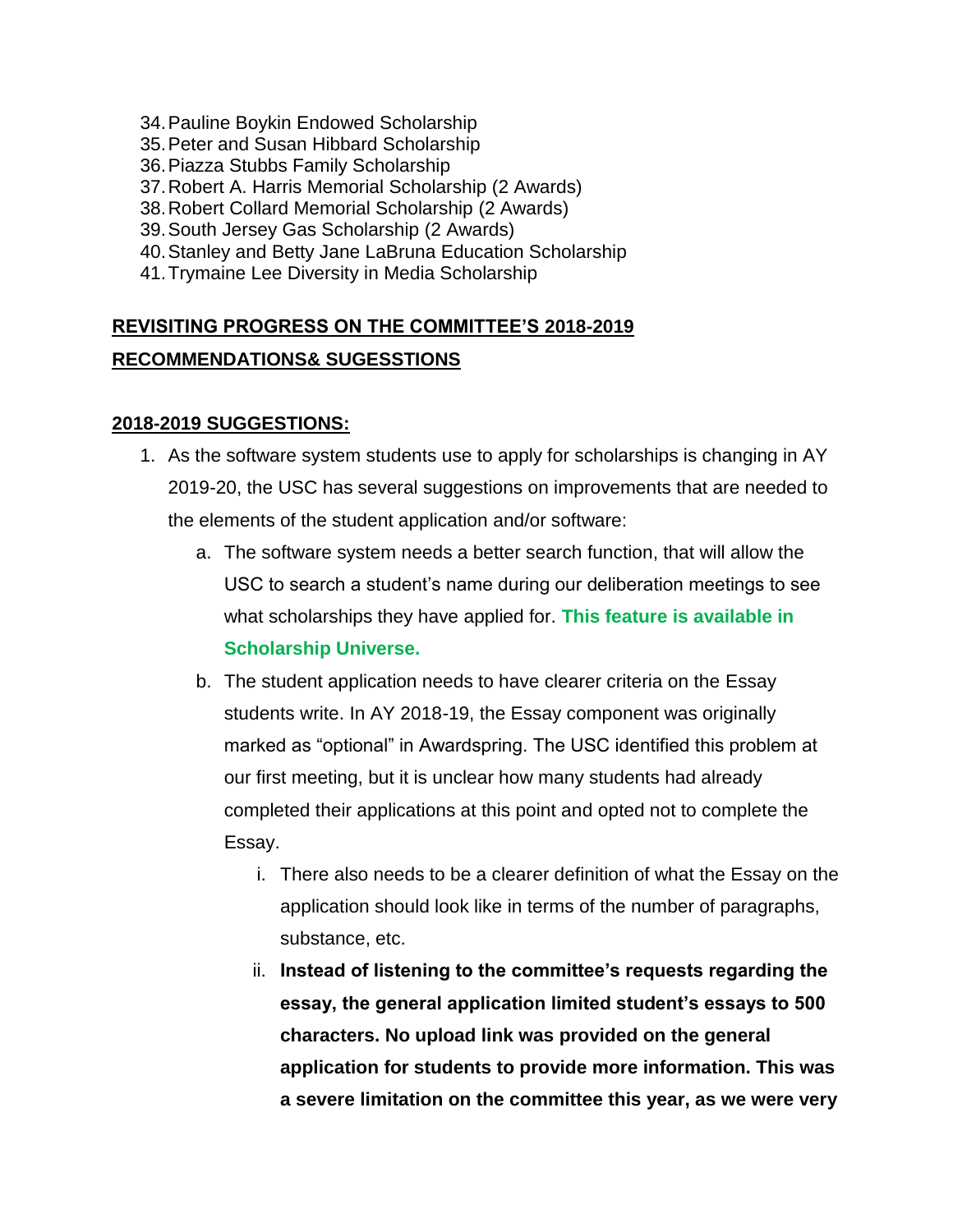**restricted in how we could evaluate student essays. The Financial Aid Office has indicated we will meet in July to improve this component of the student application.** 

- c. A few scholarships require an applicant to be a "non-traditional" student. Clearer definitions are needed of a "non-traditional" student on the student application. Many applicants identified themselves as "non-traditional" because they work full-time and go to school at the same time. **No progress made on this.** 
	- i. The extra-curricular and college-activities component either needs clearer definitions or to be combined into one field on the student application, where students list all of their activities in one spot. Students are unclear on which types of activities are considered "extra-curricular" and "college-activities," which makes reviewing the applications difficult for USC members. **This issue became worse this cycle, because Scholarship Universe contains generic lists of activities that are not matched to the activities and clubs offered at Rowan University. Several clubs and activities offered at Rowan did not appear in the lists, and several clubs and activities not offered at Rowan were available for students to select. The Financial Aid Office has indicated we will meet in July to improve this component of the student application.**
- d. Scholarships requiring a specific class-standing should specify whether the required class standing is for when students complete their application, or if that class standing is required for the following AY when they would receive the scholarship. **No progress made on this.**
- e. The software system should separate dependent applicants out completely or clearly identify them to assist the USC during deliberations. **As far as we could tell, Scholarship Universe does do this.**
- f. The software system should auto-populate fields of information from the student application relevant to each specific scholarship. **During our first**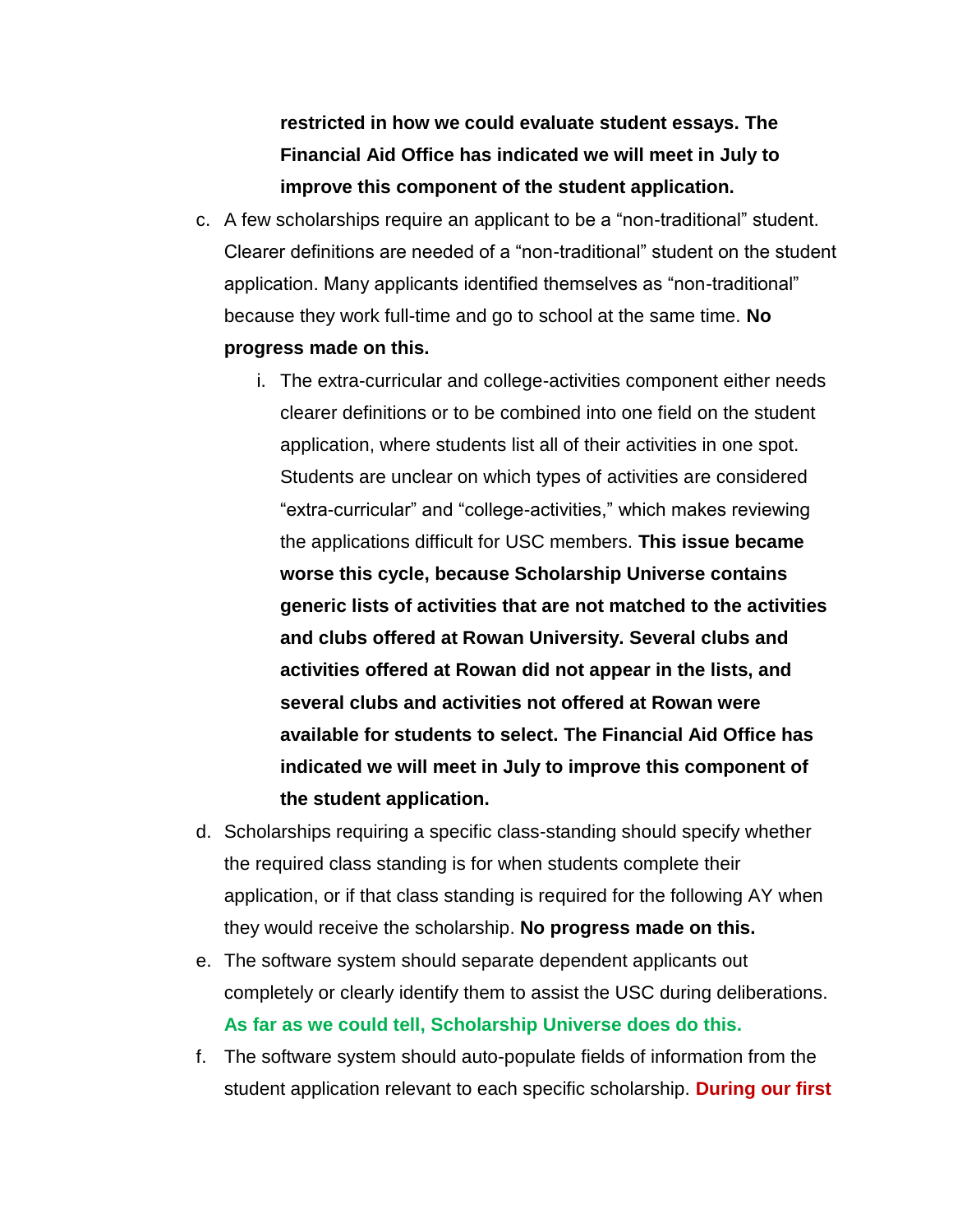**round of reviewing and scoring applications, the USC asked for additional fields to be added to our reviewing pane that appeared in the Scholarship Universe. These requests were ignored and no changes made.** 

- g. For scholarships with multiple criteria, it would be helpful for the donors to express the importance of each criteria. Some donors do this already by specifying first preference, second preference, etc. **No progress made on this.**
- h. Before the USC meets to award University-awarded scholarships, all dependent student and merit-based scholarships should be identified in the system. This will prevent the USC from awarding scholarships to students who have already received funding from other sources, and enable more students to benefit for the University-awarded scholarships. **Scholarship Universe appears to take care of this.**
- 2. A list of scholarships by monetary value is needed. The USC should award scholarships by decreasing monetary value, to avoid over-awarding scholarships to individual students. The USC has been informed, that in some cases, applicants end up receiving too much aid between merit-based, dependent, department and University-awarded aid, so some scholarships end up being awarded to a recipient other than who the USC selected. In these cases, the USC should be given the opportunity to re-review the scholarships to select a new recipient. **The Financial Aid Office refused to provide a list of changed scholarships, or provide a list of all of the scholarships the USC needed to review this year.**

## **2018-2019 RECOMMENDATIONS:**

1. It is recommended that as many of the AY 2018-19 committee members be assigned to the USC for AY 2019-20 as possible. Financial Aid is transitioning to a new software system for University-awarded scholarships in AY 2019-20, so returning several committee members knowledgeable of the USC processes will help the committee run smoothly and allow members to focus on learning the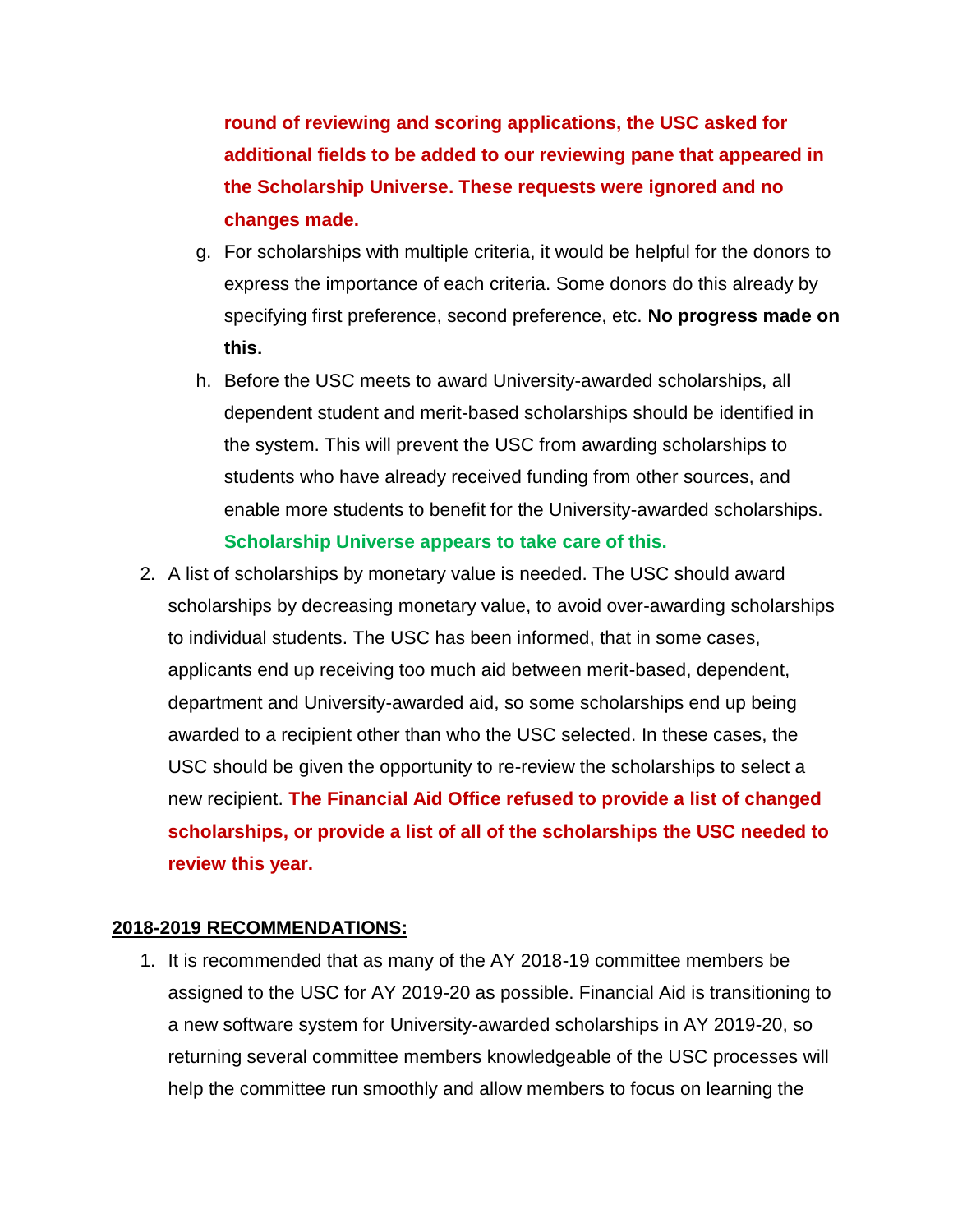new software system. **We were able to return several committee members this academic year, which has been extremely beneficial to the committee.** 

- 2. It is recommended that the USC continue to include a member from the College of Education to assist with awarding the education-based scholarships. **We were able to retain several members from the College of Education this academic year.**
- 3. It is recommended that the application period for students to apply for Universityawarded scholarships close on January 15<sup>th</sup>. The close of applications for AY 2018-19 was originally on 12/23/18. This deadline was four days after the end of the semester and fell close to the Christmas holiday, so many students may not have been able to complete their applications before the deadline. The deadline was extended to 1/1/19 after discussion at the USC's first meeting, however, it is unclear how many students knew about the extension. Committee members do not typically start reviewing applications until the start of the Spring semester, so it would be fine from the committee's standpoint to close applications on 1/15, so students have the opportunity to apply for scholarships after the semester and holidays have ended. **The Financial Aid Office completely ignored the schedule of the USC in regards to when applications closed. Further, the only way the chair was able to find out that application cycles had changed was through notifications from Scholarship Universe or through multiple emails to the Financial Aid Office for further clarification. The Financial Aid Office ended up changing the deadline for application submissions 5 times. The original deadline of January 23rd was pushed back to February 2nd , then February 14th, then February 28th, then March 15th, and finally to April 3 rd .**
- 4. It is recommended that the scholarship application deadlines be better communicated to students. The USC was unable to exhaust 3 scholarships because multiple awards were available, but there were not enough applicants to award the scholarships to. While some announcements were made in the Rowan Daily Mail Announcer, it may be better to title these announcements more clearly. In most of the announcements, the headline appeared as "Apply Now for Rowan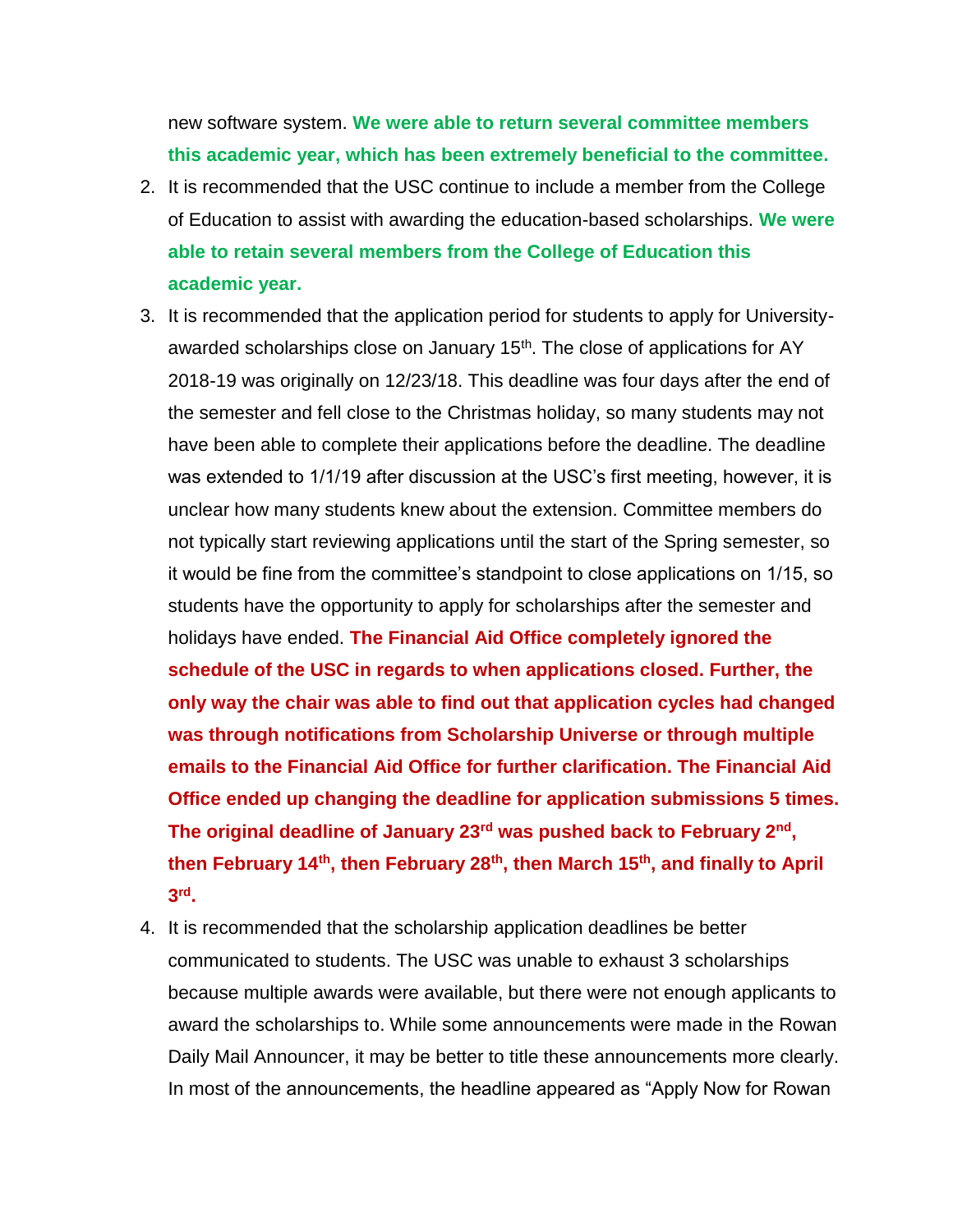Foundation Scholarships." Students may not know that Rowan Foundation Scholarships are the University-awarded scholarships for continuing students. Instead something along the lines of, "Continuing Students: Apply Now for University Scholarships" or "Continuing Students: The Deadline to Apply for University Scholarships in 1/15." College and department-based communications would also better inform Rowan students of University scholarship availability **No progress appears to have been made on communicating information to students about available scholarships, considering the application deadline was pushed back 5 times due to a lack of applicants for many scholarships.** 

- 5. USC members request a final report of the scholarships awarded based on the committee's recommendations, and which were changed for AY 2018-19. The USC has been informed, that in some cases, applicants end up receiving too much aid between merit-based, dependent, department and University-awarded aid, so some scholarships end up being awarded to a recipient other than who the USC selected. **The Financial Aid Office refused to provide this information when requested.** 
	- a. Starting in AY 2019-20, the USC should have an opportunity to select the new recipients for scholarships that need to be re-assigned due to overawards, since committee members review student applications and have established criteria for evaluating them. **The Financial Aid Office did give the USC the opportunity to select recipients for the 29 scholarships first (which was an extra cycle for the USC).**
- 6. It is recommended that members of the USC be able to assist in the development of the new software system that will be used to review scholarships. It would be helpful if USC members could see a demonstration of the new software and offer suggestions for improving it. **The USC was not consulted or included at all in the development of the application for this scholarship cycle, despite repeated requests to review the application before it went live with students.**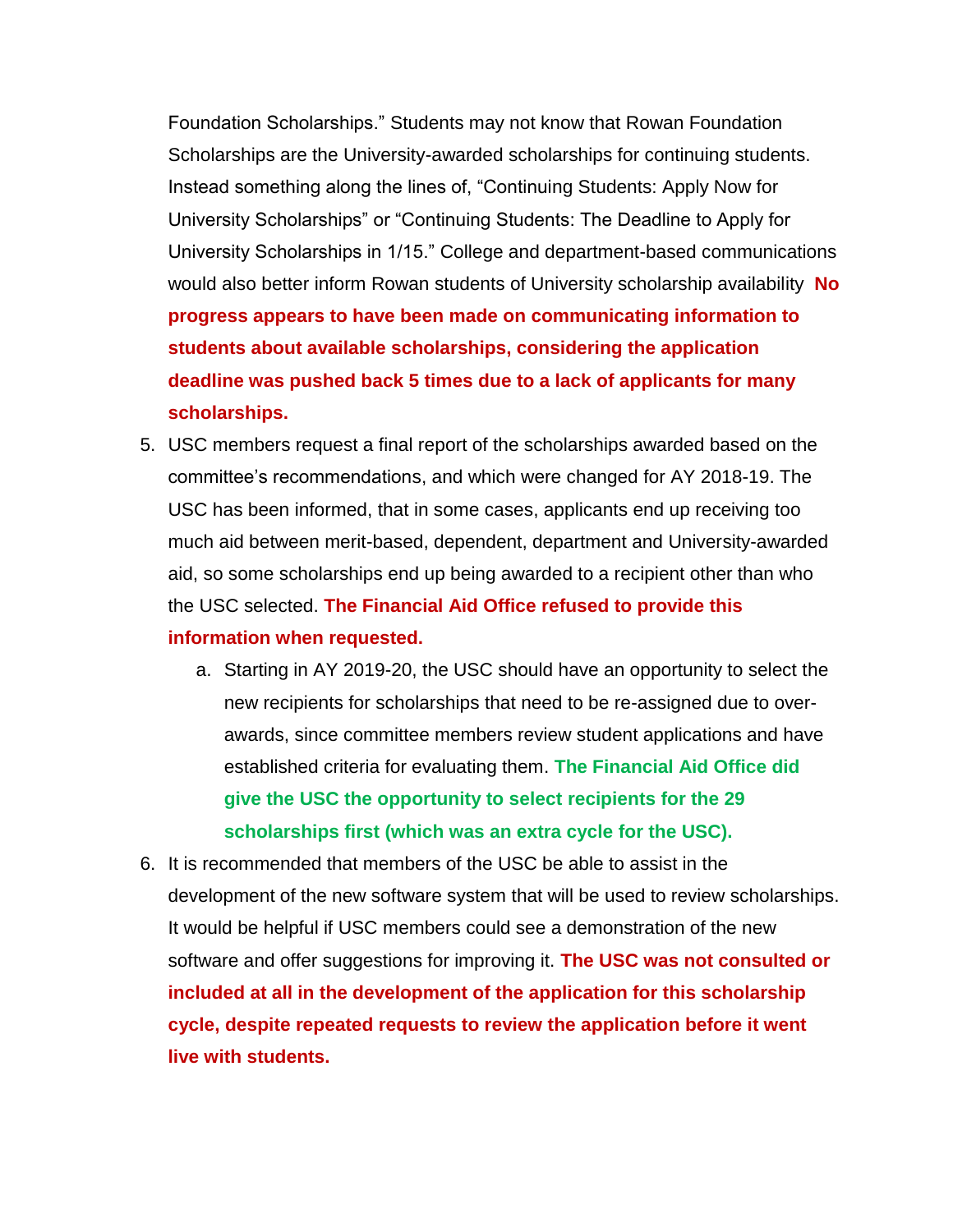#### **2019-2020 Committee Recommendations:**

- 1. In the next scholarship cycle, communication and cooperation from the Financial Aid Office needs to be improved significantly. USC committee members routinely felt ignored and that the Financial Aid Office did not care about the work they put in to review student applications and award scholarships. After intervention from the University Senate, the Financial Aid Office has indicated they are willing to meet with available committee members and/or the chair of the USC in July to review the student scholarship application and look for changes that need to be made to Scholarship Universe.
- 2. A representative from the Financial Aid Office should attend USC committee meetings. No representative from Financial Aid attended any of the committee meetings this cycle.
- 3. The Financial Aid Office should be considerate of the USC committee's established schedule and processes. The USC has an established scoring rubric used to evaluate applicants for all scholarships. The Financial Aid Office made the decision to allow Scholarship Universe to auto select students who are eligible for some scholarships, and then asked the USC to make final decisions on these scholarships. This was extremely difficult to do, since the USC tries to evaluate the overall strengths and weaknesses of a candidate's full application, but in many cases students never completed an application due to "smart matching" in the system.
	- a. The USC follows a similar schedule every cycle. Meetings in the fall semester focus on reviewing scoring rubrics and updating them. The committee reviews student applications between January-March, and makes scholarship decisions in late March or early April. This schedule has worked very well for committee members in the past, and helps members know how to allot their time in the spring so that each student's application can be fully and fairly evaluated. The multiple extensions and lack of communication from the Financial Aid Office in the 2019-2020 cycle has impeded the committee's ability to do this.